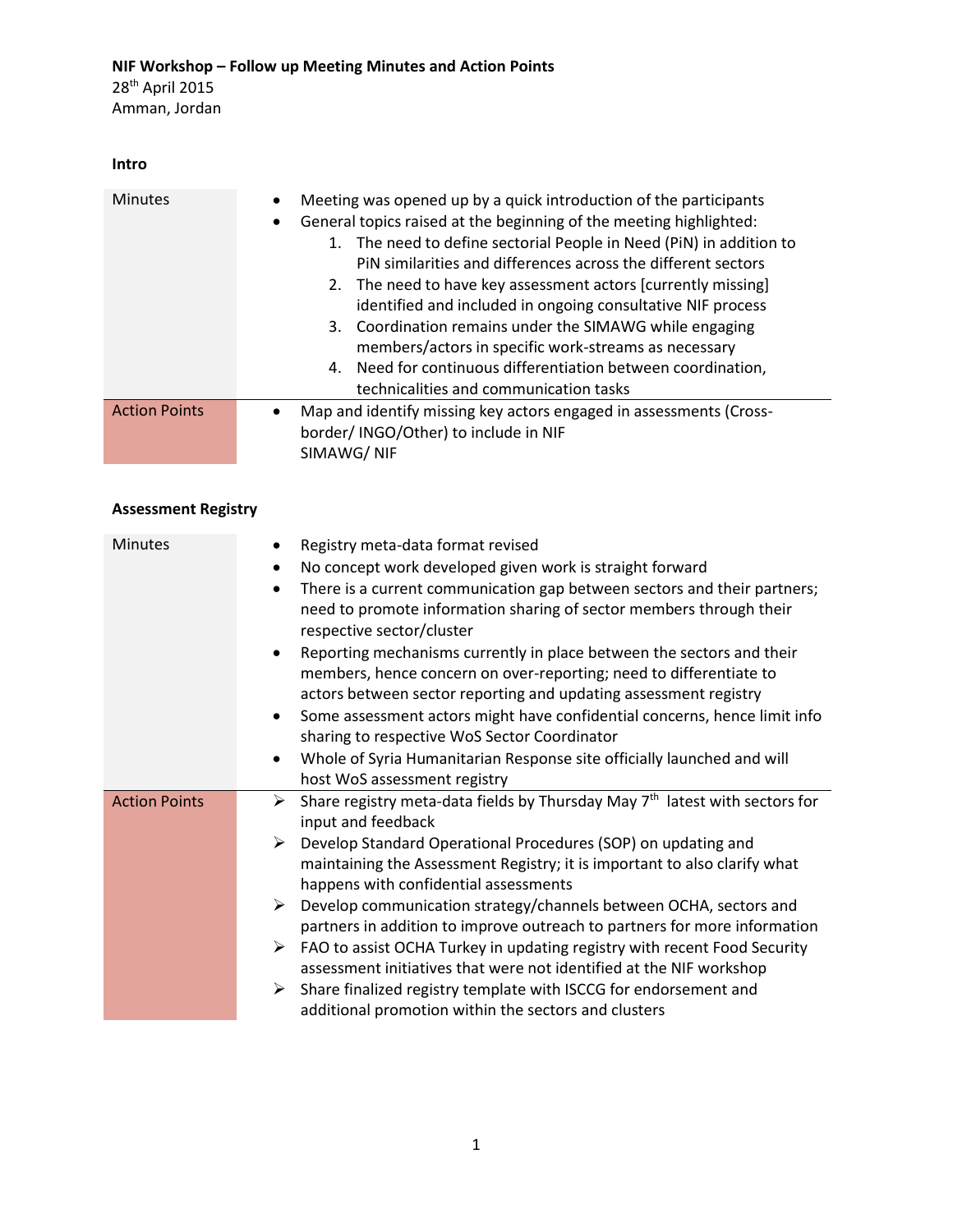#### **NIF work stream 2**

| Minutes              | Coverage maps detailing overlaps by the different initiatives in addition to<br>the gaps were shared and discussed<br>Need to prioritize focusing on the standardization of basic generalities<br>$\bullet$<br>among the different assessment initiatives i.e severity scale, confidence<br>intervals, PiN and other definitions<br>Need to review HNO information needs and indicators to make sure they<br>$\bullet$<br>are included in the existing initiatives; Area of Origin already liaised with<br>sectors on including 2 indicators per sector<br>Protection and Nutrition are not covered by any of the initiatives<br>$\bullet$<br>NIF needs to also look at providing more information for operational<br>$\bullet$<br>activities and not be limited to HNO information needs<br>Area of origin data if available will assist sectors in reporting [for PMR]<br>$\bullet$<br>Possibility of conducting a light MSNA [aligned with the regional<br>$\bullet$<br>methodologies] related to possibility of sector assessments that will be<br>conducted between May and June<br>Needs and Population Monitoring (NPM) to focus on population profiling<br>$\bullet$<br>and not needs<br>Some macro-assessments future uncertain due to lack of funding<br>$\bullet$ |
|----------------------|------------------------------------------------------------------------------------------------------------------------------------------------------------------------------------------------------------------------------------------------------------------------------------------------------------------------------------------------------------------------------------------------------------------------------------------------------------------------------------------------------------------------------------------------------------------------------------------------------------------------------------------------------------------------------------------------------------------------------------------------------------------------------------------------------------------------------------------------------------------------------------------------------------------------------------------------------------------------------------------------------------------------------------------------------------------------------------------------------------------------------------------------------------------------------------------------------------------------------------------------------------------------------|
| <b>Action Points</b> | Share clearer maps as overlaid layers were confusing<br>➤                                                                                                                                                                                                                                                                                                                                                                                                                                                                                                                                                                                                                                                                                                                                                                                                                                                                                                                                                                                                                                                                                                                                                                                                                    |
|                      | Update and circulate revised sector severity scales to sectors by mid-May<br>≻<br>latest                                                                                                                                                                                                                                                                                                                                                                                                                                                                                                                                                                                                                                                                                                                                                                                                                                                                                                                                                                                                                                                                                                                                                                                     |
|                      | Ensure HNO [and PMR] information needs and indicators are covered in<br>➤<br>planned initiatives                                                                                                                                                                                                                                                                                                                                                                                                                                                                                                                                                                                                                                                                                                                                                                                                                                                                                                                                                                                                                                                                                                                                                                             |
|                      | ➤<br>Sectors to receive Area of Origin data (by end of next week) at the                                                                                                                                                                                                                                                                                                                                                                                                                                                                                                                                                                                                                                                                                                                                                                                                                                                                                                                                                                                                                                                                                                                                                                                                     |
|                      | community level for their respective sector and at the sub-district level for<br>other sectors                                                                                                                                                                                                                                                                                                                                                                                                                                                                                                                                                                                                                                                                                                                                                                                                                                                                                                                                                                                                                                                                                                                                                                               |
| Available            | REACH opted 2 people since they have undergone this process recently for<br>≻                                                                                                                                                                                                                                                                                                                                                                                                                                                                                                                                                                                                                                                                                                                                                                                                                                                                                                                                                                                                                                                                                                                                                                                                |
| Support              | the AoO,                                                                                                                                                                                                                                                                                                                                                                                                                                                                                                                                                                                                                                                                                                                                                                                                                                                                                                                                                                                                                                                                                                                                                                                                                                                                     |
|                      | Turkey hub to support through Punya until Assad comes back on 6 <sup>th</sup> of<br>≻<br>May,                                                                                                                                                                                                                                                                                                                                                                                                                                                                                                                                                                                                                                                                                                                                                                                                                                                                                                                                                                                                                                                                                                                                                                                |
|                      | $\triangleright$ UNICEF to conduct review of health info needs                                                                                                                                                                                                                                                                                                                                                                                                                                                                                                                                                                                                                                                                                                                                                                                                                                                                                                                                                                                                                                                                                                                                                                                                               |
|                      | > SNAP can support but need to check if feasible before $5th$ of May – ongoing                                                                                                                                                                                                                                                                                                                                                                                                                                                                                                                                                                                                                                                                                                                                                                                                                                                                                                                                                                                                                                                                                                                                                                                               |
|                      | discussion with GVA                                                                                                                                                                                                                                                                                                                                                                                                                                                                                                                                                                                                                                                                                                                                                                                                                                                                                                                                                                                                                                                                                                                                                                                                                                                          |
|                      | $\triangleright$ iMMAP support constant and ongoing                                                                                                                                                                                                                                                                                                                                                                                                                                                                                                                                                                                                                                                                                                                                                                                                                                                                                                                                                                                                                                                                                                                                                                                                                          |
|                      | > OCHA SY to support through Billy, Bounena, and Rosaria                                                                                                                                                                                                                                                                                                                                                                                                                                                                                                                                                                                                                                                                                                                                                                                                                                                                                                                                                                                                                                                                                                                                                                                                                     |
|                      | $\triangleright$ OCHA JO to support with follow up with the sectors                                                                                                                                                                                                                                                                                                                                                                                                                                                                                                                                                                                                                                                                                                                                                                                                                                                                                                                                                                                                                                                                                                                                                                                                          |
|                      | $\triangleright$ FAO Turkey to support when required and possible                                                                                                                                                                                                                                                                                                                                                                                                                                                                                                                                                                                                                                                                                                                                                                                                                                                                                                                                                                                                                                                                                                                                                                                                            |